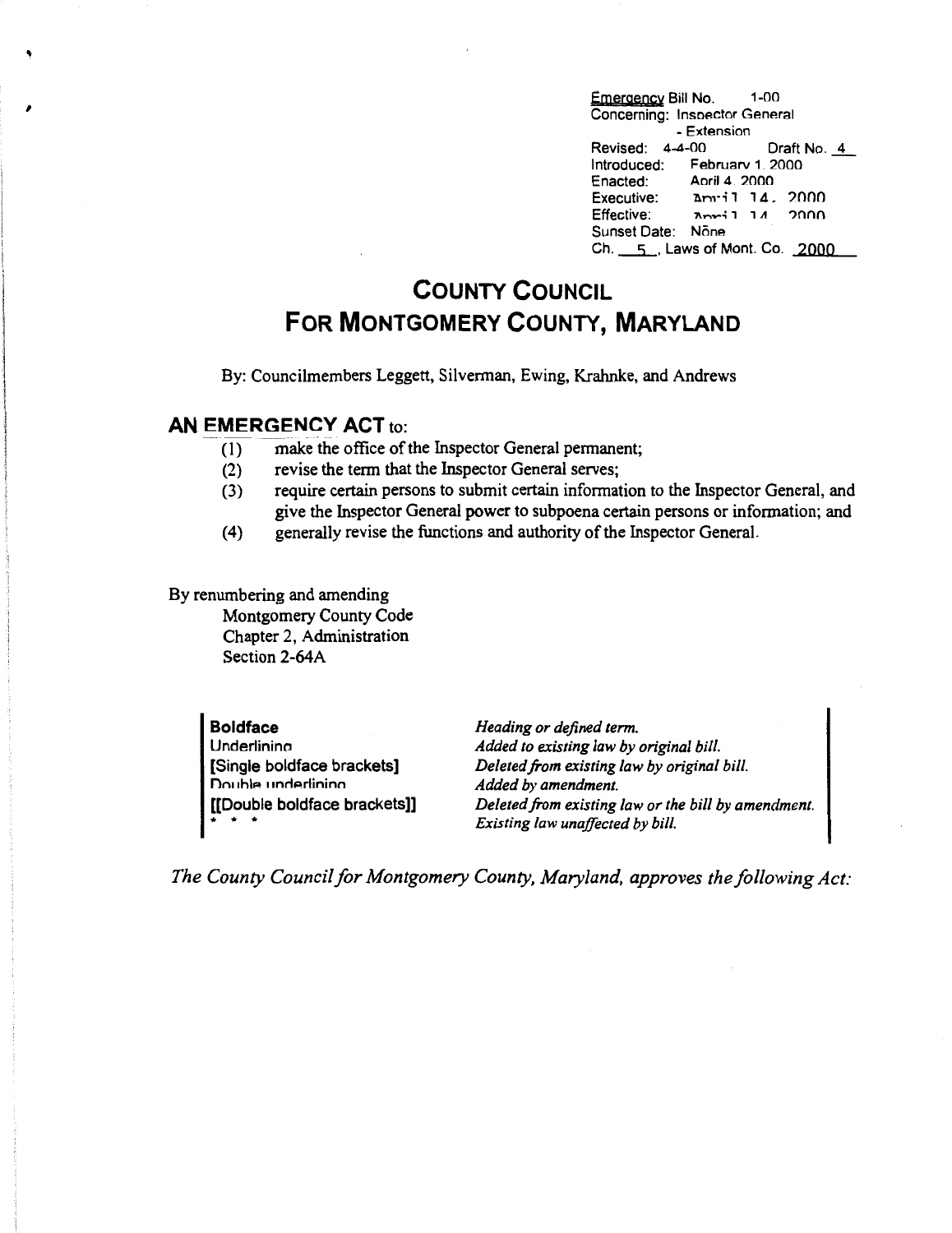$\bullet$ 

 $\blacksquare$ 

| $\mathbf{l}$   |                     | Sec. 1. Section 2-64A is renumbered and amended as follows:              |
|----------------|---------------------|--------------------------------------------------------------------------|
| $\overline{2}$ |                     | Division 13. [Inspector General] Reserved                                |
| $\mathbf{3}$   |                     | ×                                                                        |
| 4              |                     | <b>Article XIII. Inspector General.</b>                                  |
| 5              | $[2-64A]$ $2-151$ . | <b>Inspector General.</b>                                                |
| 6              | (a)                 | Goals. The goals of the Inspector General are to:                        |
| 7              | (1)                 | review the effectiveness and efficiency of programs and                  |
| 8              |                     | operations of County government and independent County                   |
| 9              |                     | agencies;                                                                |
| 10             | (2)                 | prevent and detect fraud, waste, [and] and abuse[[, and                  |
| 11             |                     | mismanagement]] in government activities; and                            |
| 12             | (3)                 | propose ways to increase the legal, fiscal, and ethical                  |
| 13             |                     | accountability of County government departments and County-              |
| 14             |                     | funded agencies.                                                         |
| 15             | (b)                 | <b>Appointment.</b> The County Council must appoint an Inspector         |
| 16             |                     | General for a term of 4 years, as provided in subsection (c). [The]      |
| 17             |                     | Unless the Council reappoints [[an]] the incumbent the Council must      |
| 18             |                     | select the Inspector General from a list of at least 3 qualified persons |
| 19             |                     | submitted by an Inspector General nominating panel, consisting of 3      |
| 20             |                     | County residents designated by the Council by resolution. If the         |
| 21             |                     | Council does not select one of the persons submitted by the              |
| 22             |                     | nominating panel, the panel must submit another list of at least 3       |
| 23             |                     | other qualified persons. The members of the nominating panel must        |
| 24             |                     | not be employed by the County or any independent County agency           |
| 25             |                     | during their service on the panel.                                       |

-2-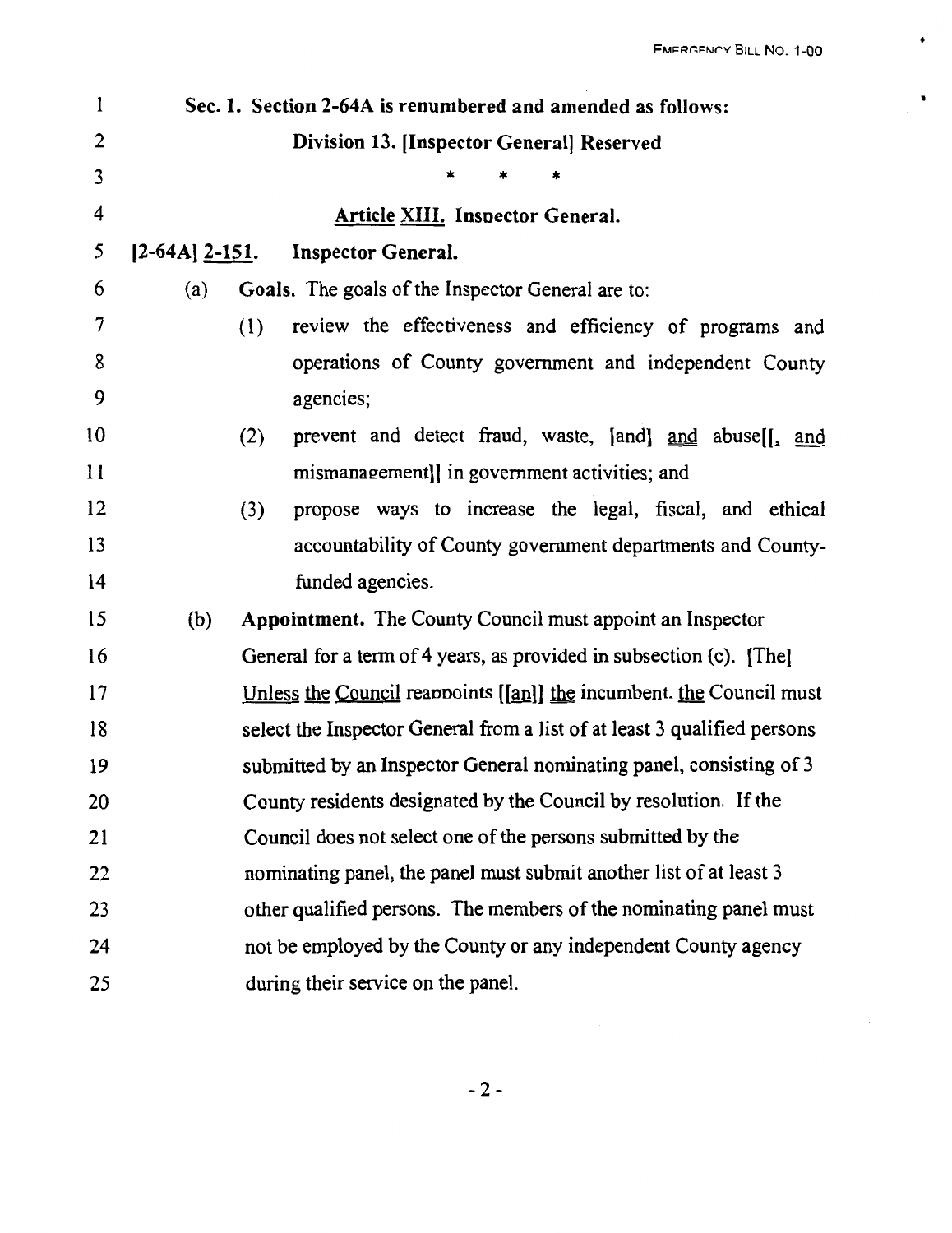| 26 | (c) | Term. The term of each Inspector General begins on July 1 of the       |
|----|-----|------------------------------------------------------------------------|
| 27 |     | [second] third year after an Executive and Council are elected, and    |
| 28 |     | ends on June 30 of the [second] third year after the next Executive    |
| 29 |     | and Council are elected. An Inspector General must not serve more      |
| 30 |     | than two full 4-year terms, not including any time served as Inspector |
| 31 |     | General to complete an unexpired term. The Council must appoint an     |
| 32 |     | Inspector General to complete a term if the Inspector General resigns, |
| 33 |     | dies, or is removed from office. If the term of the Inspector General  |
| 34 |     | expires or the position is otherwise vacant, the senior professional   |
| 35 |     | staff member, if any, in the Office of the Inspector General serves as |
| 36 |     | acting Inspector General until an Inspector General is appointed [and  |
| 37 |     | confirmed].                                                            |
| 38 | (d) | <b>Qualifications.</b> The Inspector General must be professionally    |
|    |     |                                                                        |

- 39 qualified, by experience or education, in auditing, government 40 operations, or financial management, and must be selected solely on 41 the basis of professional ability and personal integrity, without regard 42 to political affiliation.
- 43 (e) **Removal.** The Council may remove the Inspector General by 44 resolution adopted by the affirmative vote of six Councilmembers for 45 neglect of duty, malfeasance, conviction of a felony, or other good 46 cause. Before the Council adopts a resolution of removal, the 47 Council or its designee must hold a public hearing if the Inspector 48 General requests a hearing within 10 days after receiving notice of 49 proposed removal from the Council.
- 50 (f) **Budget.** By 4 months after the Inspector General is [confirmed] 51 annointed, the Inspector General must submit to the Executive and

- 3 -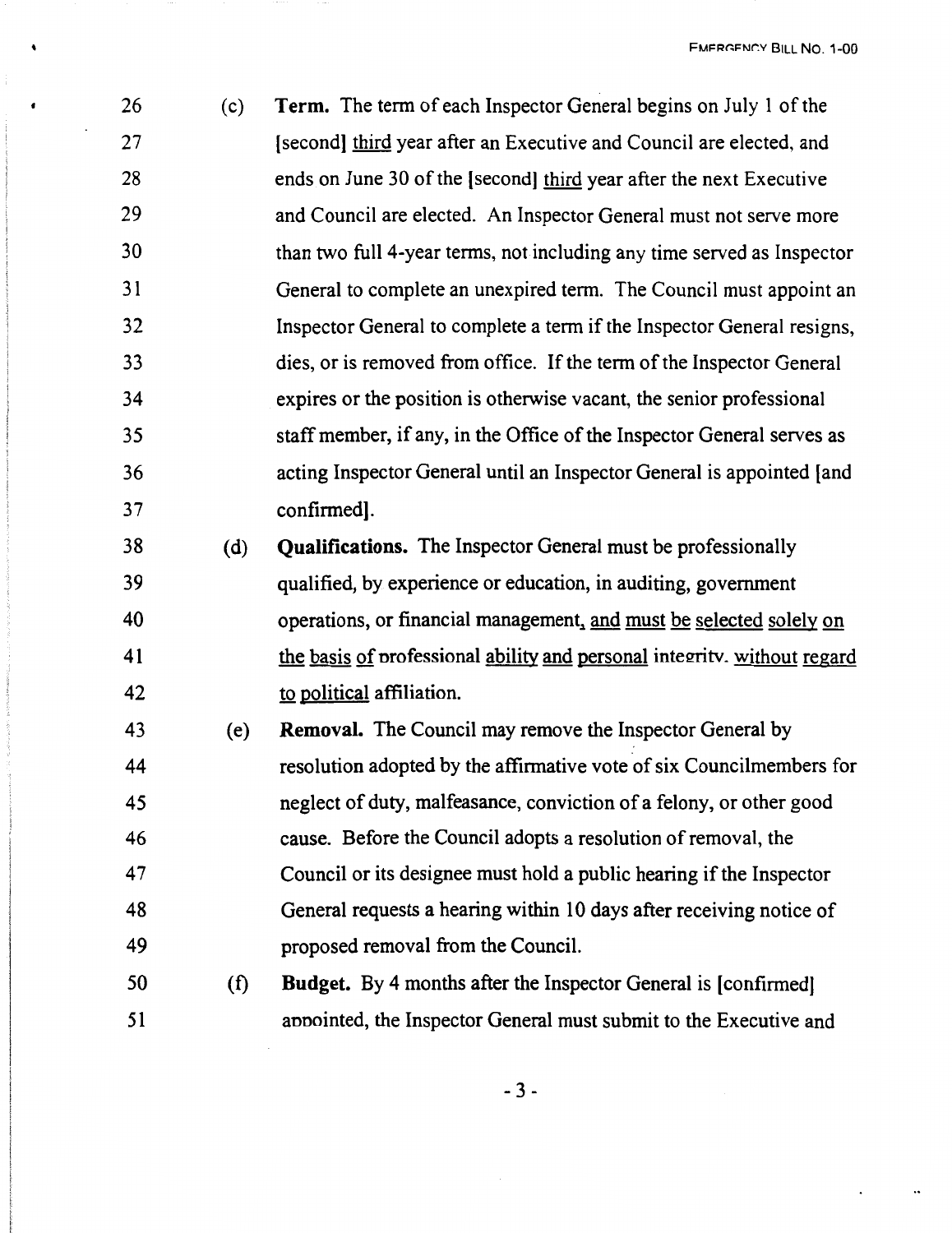**EMERGENCY BILL NO. 1-00** 

 $\bullet$ 

52 53 54 55 56 57 58 Council a projected budget for the Office of the Inspector General for the entire 4-year term. In the resolution approving the operating budget for the next fiscal year, the Council must also recommend a projected budget for the Office of the Inspector General for the 3 following fiscal years. The Council must specify in any later budget resolution how the Office budget for that fiscal year differs from the projected budget the Council previously recommended.

59 (g) **Staffi Legal Counsel.** 

60 ill The Inspector General may, subject to appropriation and all 61 62 63 64 65 66 67 68 69 70 71 72 73 74 75 76 applicable merit system laws and regulations, appoint as term employees the staff of the Office of the Inspector General. The term of each employee should end when the next Inspector General takes office unless the Inspector General specifies a shorter term when annointing the emnlovee. The Inspector General may also, subject to appropriation, retain project staff or other consultants by contract. The Inspector General may, with the agreement of the head of any other government department or agency, temporarily detail an employee of that department or agency to the Office of the Inspector General. (2) The County Attorney must provide legal services to the Insnector General, and may employ special legal counsel for the Insnector General under Section 213 of the Charter. If the Insnector General asks the County Attorney in writing to employ a special legal counsel and the County Attorney does not do so within 30 days after receiving the Inspector General's

 $\ddot{\cdot}$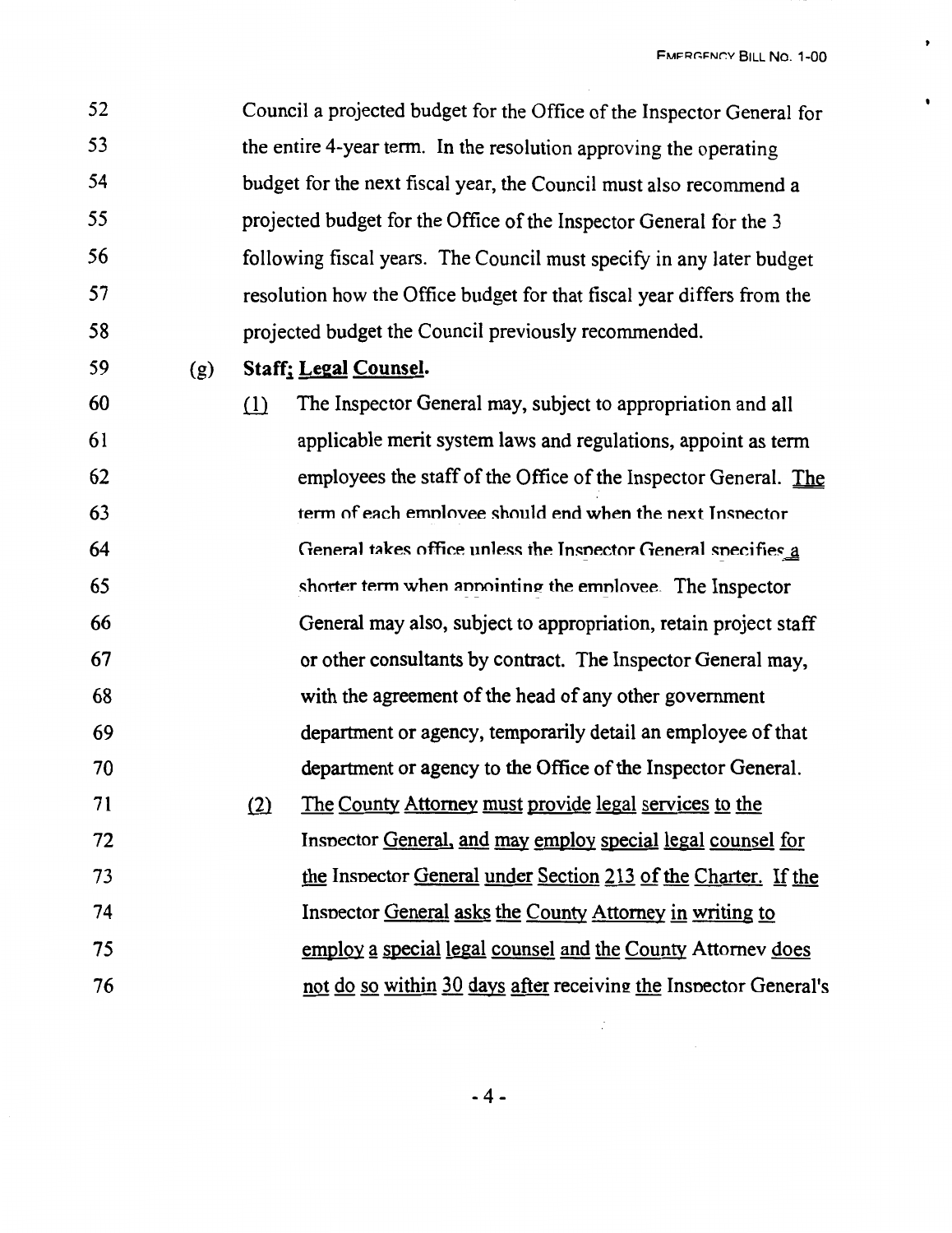EMERGENCY BILL NO. 1-00

| 77  |     | request, the County Attorney must inform the County Council              |
|-----|-----|--------------------------------------------------------------------------|
| 78  |     | why a special counsel was not employed.                                  |
| 79  | (h) | <b>Powers and Duties.</b> The Inspector General must attempt to identify |
| 80  |     | actions that would enhance the productivity, effectiveness, or           |
| 81  |     | efficiency of programs and operations of County government and           |
| 82  |     | independent County agencies. In developing recommendations, the          |
| 83  |     | Inspector General may:                                                   |
| 84  |     | conduct investigations, budgetary analyses, and financial,<br>(1)        |
| 85  |     | management, or performance audits and similar reviews; and               |
| 86  |     | seek assistance from any other government agency or private<br>(2)       |
| 87  |     | party, or undertake any project jointly with any other                   |
| 88  |     | government agency or private body.                                       |
| 89  |     | In each project of the Office, the Inspector General should unhold the   |
| 90  |     | objective of complying with applicable generally accented                |
| 91  |     | government auditing standards.                                           |
| 92  | (i) | Work plan. The Inspector General must direct the activities of the       |
| 93  |     | Office of the Inspector General, subject to a work plan for the          |
| 94  |     | Inspector General's 4-year term, which the Inspector General must        |
| 95  |     | adopt within 6 months after being appointed. The Inspector General       |
| 96  |     | may amend the plan during a term. The Inspector General must             |
| 97  |     | consider recommendations and may seek suggestions for the work           |
| 98  |     | plan from the Executive, the County Council, the head of each            |
| 99  |     | independent County agency, employees of County government and            |
| 100 |     | independent County agencies, employee organizations, and individual      |
| 101 |     | citizens. The Inspector General must release the work plan to the        |
| 102 |     | public but may treat any item or suggestion for an item as confidential  |

 $\mathbf{3}$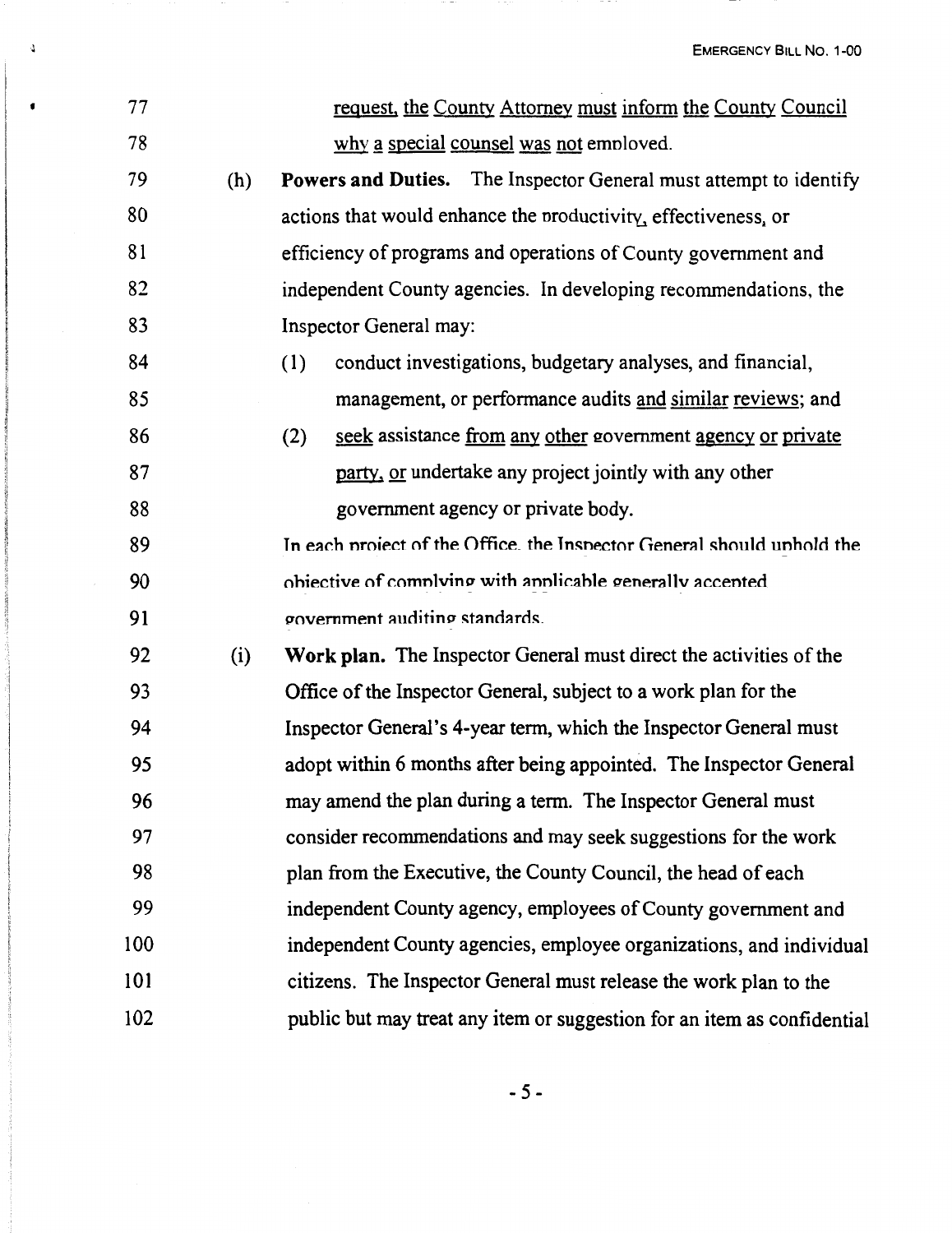$\mathbf{f}$ 

 $\bullet$ 

| 103 |     | when advance public or agency knowledge of that item or suggestion      |
|-----|-----|-------------------------------------------------------------------------|
| 104 |     | would frustrate or substantially impede the work of the Office.         |
| 105 | (j) | <b>Coordination.</b> The Inspector General should consult with the      |
| 106 |     | Director of the Office of Legislative Oversight to assure that the work |
| 107 |     | of the Inspector General complements but does not duplicate the work    |
| 108 |     | assigned by the Council to the Office of Legislative Oversight, as      |
| 109 |     | well as audits and other evaluations conducted by other departments     |
| 110 |     | and agencies. The Inspector General may review any audit or             |
| 111 |     | program evaluation performed by any County department or agency.        |
| 112 |     | and may seek comments from the same or any other department or          |
| 113 |     | agency. [When appropriate. the Inspector General should comply          |
| 114 |     | with generally accepted government auditing standards.]]                |
| 115 | (k) | Reports.                                                                |
| 116 |     | [[Beginning in 1998, the]] The Inspector General must submit<br>(1)     |
| 117 |     | by October 1 each year an annual report to the Council and the          |
| 118 |     | Executive on the activities of the Office and its major findings        |
| 119 |     | and recommendations during the previous fiscal year.                    |
| 120 |     | When the Inspector General completes a workplan item, the<br>(2)        |
| 121 |     | Inspector General must submit a written report on that item to          |
| 122 |     | the County Council, the Executive, and the chief operating              |
| 123 |     | officer of each affected department or agency. The report must          |
| 124 |     | describe the purpose of the project, the research methods used,         |
| 125 |     | and the Inspector General's findings and recommendations.               |
| 126 |     | Each affected denartment or agency must be given a reasonable           |
| 127 |     | opportunity to respond to the Inspector General's final draft of        |
| 128 |     | each report. After giving the Executive and the Council a               |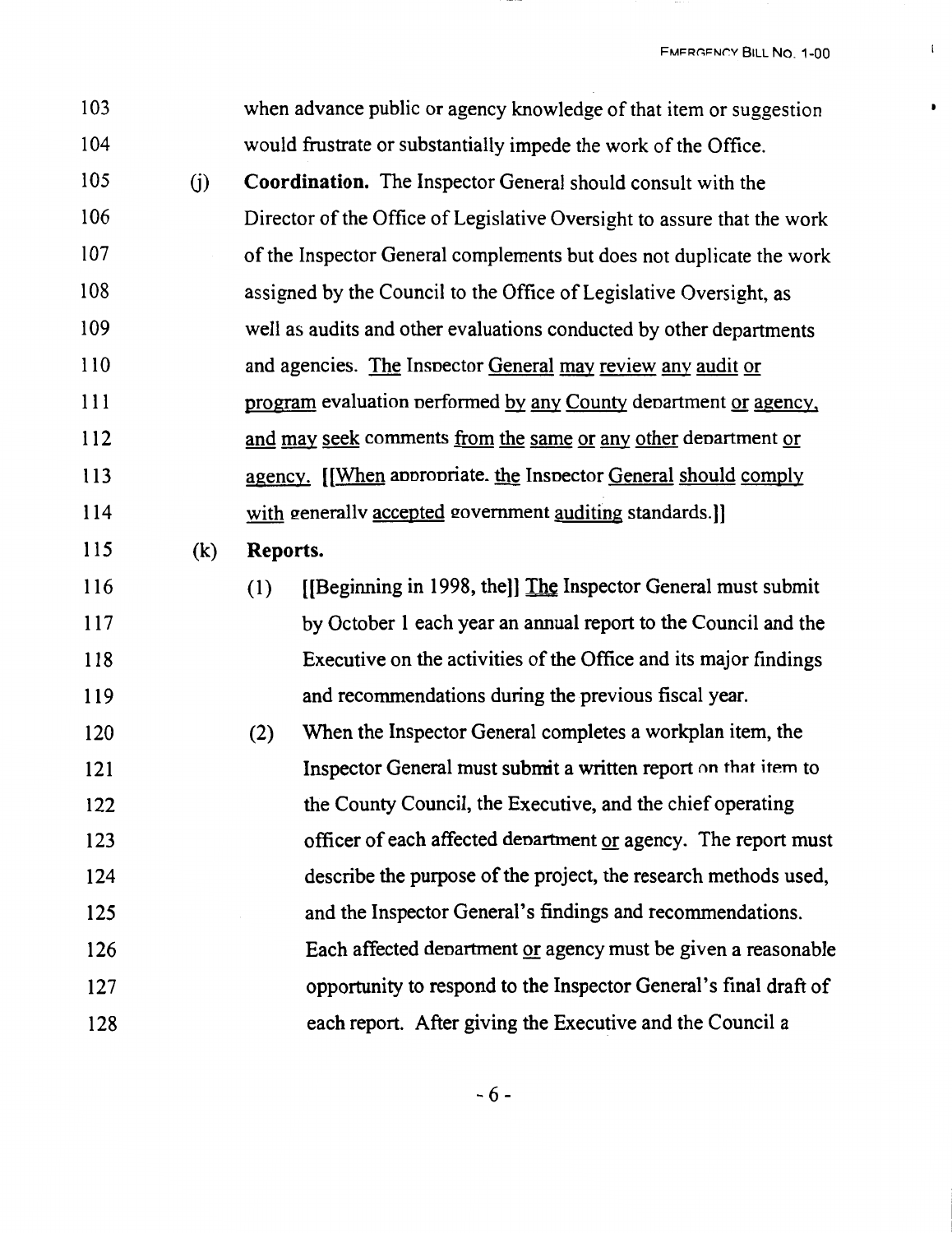| 129 |     |     | reasonable opportunity to review the report, the Inspector       |
|-----|-----|-----|------------------------------------------------------------------|
| 130 |     |     | General must release the report to the public, subject to the    |
| 131 |     |     | state public information act. The public report must include the |
| 132 |     |     | agency's response. The Insnector General may keen any renort     |
| 133 |     |     | prepared under this paragraph, and any information received in   |
| 134 |     |     | connection with that report, confidential until the report is    |
| 135 |     |     | released to the nublic.                                          |
| 136 | (1) |     | Access to information.                                           |
| 137 |     | (1) | [Each] The Inspector General is legally entitled to, and each    |
| 138 |     |     | department or office in County government and each               |
| 139 |     |     | independent County agency must promptly give the Inspector       |
| 140 |     |     | General, any document or other information concerning its        |
| 141 |     |     | operations, budget, or programs that the Inspector General       |
| 142 |     |     | requests. The Inspector General must comply with any             |
| 143 |     |     | restrictions on public disclosure of the document or             |
| 144 |     |     | information that are required by federal or state law. The       |
| 145 |     |     | Inspector General must immediately notify the Chief              |
| 146 |     |     | Administrative Officer, the County Attorney, and the President   |
| 147 |     |     | of the Council if any department, office, or agency does not     |
| 148 |     |     | provide any document or information within a reasonable time     |
| 149 |     |     | after the Inspector General requests it. The Chief               |
| 150 |     |     | Administrative Officer (for departments and offices in the       |
| 151 |     |     | Executive branch of County government), the County Attorney      |
| 152 |     |     | (for independent County agencies), and the Council President     |
| 153 |     |     | (for offices in the legislative branch of County government)     |
| 154 |     |     | must then take appropriate action (including legal action if     |

 $\sim$   $\sim$ 

 $\mathbf{1}$ 

 $\bullet$ 

 $\sim$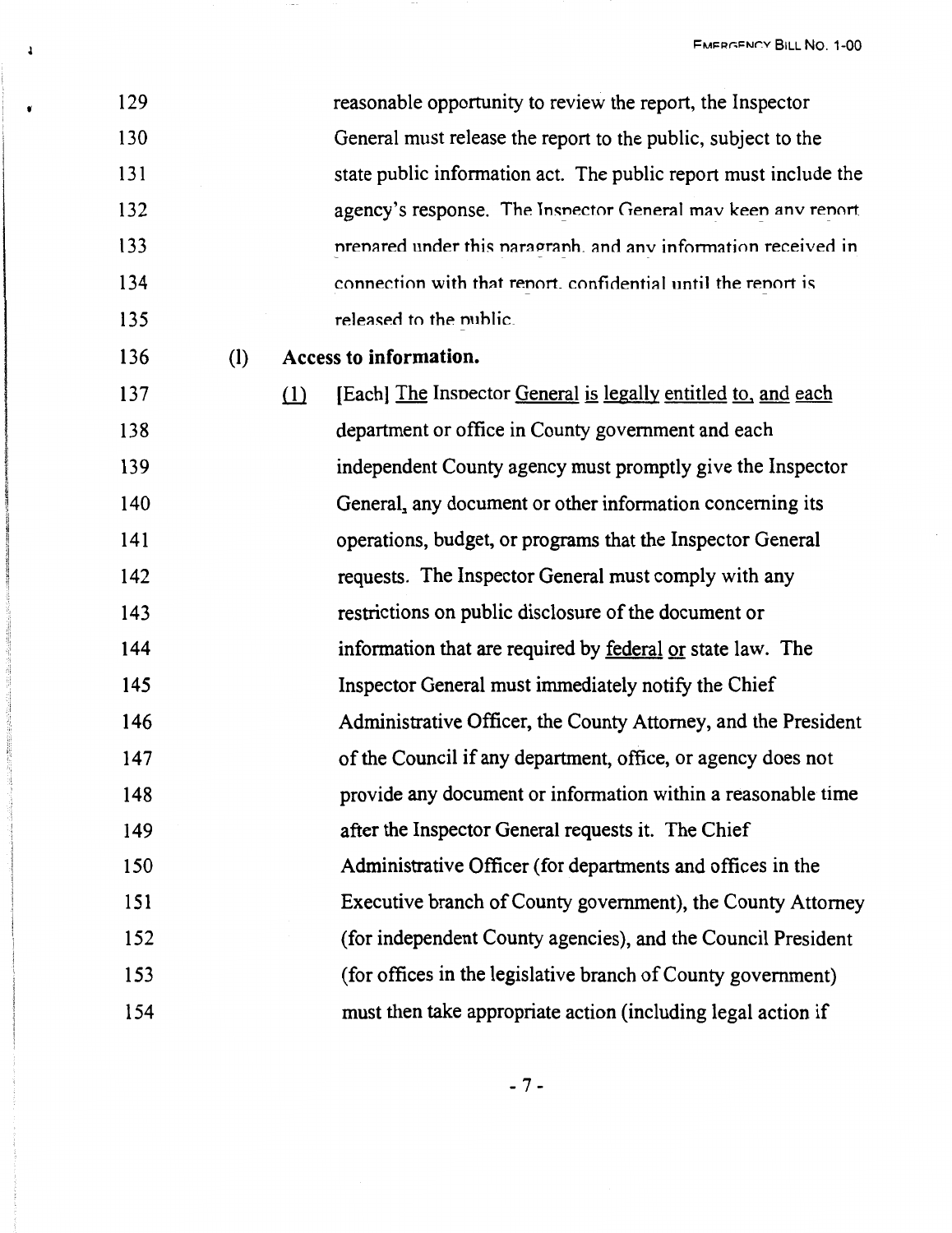FMFRGFNOY BILL NO. 1-00

 $\pmb{\mathfrak{t}}$ 

 $\hat{\phantom{a}}$ 

| 155 |     |             | necessary) to require the department, office, or agency to       |
|-----|-----|-------------|------------------------------------------------------------------|
| 156 |     |             | provide the requested document or information.                   |
| 157 |     | (2)         | If the Inspector General does not receive all necessary          |
| 158 |     |             | information under paragraph $(1)$ , the Inspector General may    |
| 159 |     |             | issue a subpoena to require any person to appear under oath as   |
| 160 |     |             | a witness or produce any record or other material in connection  |
| 161 |     |             | with an audit or investigation under this Section. The Inspector |
| 162 |     |             | General may enforce any subpoena issued under this Section in    |
| 163 |     |             | any court with iurisdiction.                                     |
| 164 |     | (3)         | The Inspector General may administer an oath or affirmation or   |
| 165 |     |             | take an affidavit from any nerson as necessary to nerform the    |
| 166 |     |             | Inspector General's duties.                                      |
| 167 |     | $\triangle$ | Each employee of a County department or agency should report     |
| 168 |     |             | any fraud, waste, or abuse, [[or other mismanagement]] to the    |
| 169 |     |             | Office of the Inspector General. After receiving a report or     |
| 170 |     |             | other information from any person, the Inspector General must    |
| 171 |     |             | not disclose that person's identity without the person's consent |
| 172 |     |             | unless that disclosure is necessary to complete an audit or      |
| 173 |     |             | investigation.                                                   |
| 174 | (m) |             | Compliance. Each of the following acts is a Class A violation:   |
| 175 |     | (1)         | withholding or refusing to respond to a valid request for        |
| 176 |     |             | documents or information under this Section;                     |
| 177 |     | (2)         | giving false or misleading information in connection with any    |
| 178 |     |             | audit, study, or investigation under this Section;               |
| 179 |     | (3)         | retaliating or threatening to retaliate against any person for   |
| 180 |     |             | filing a complaint with the Inspector General, furnishing        |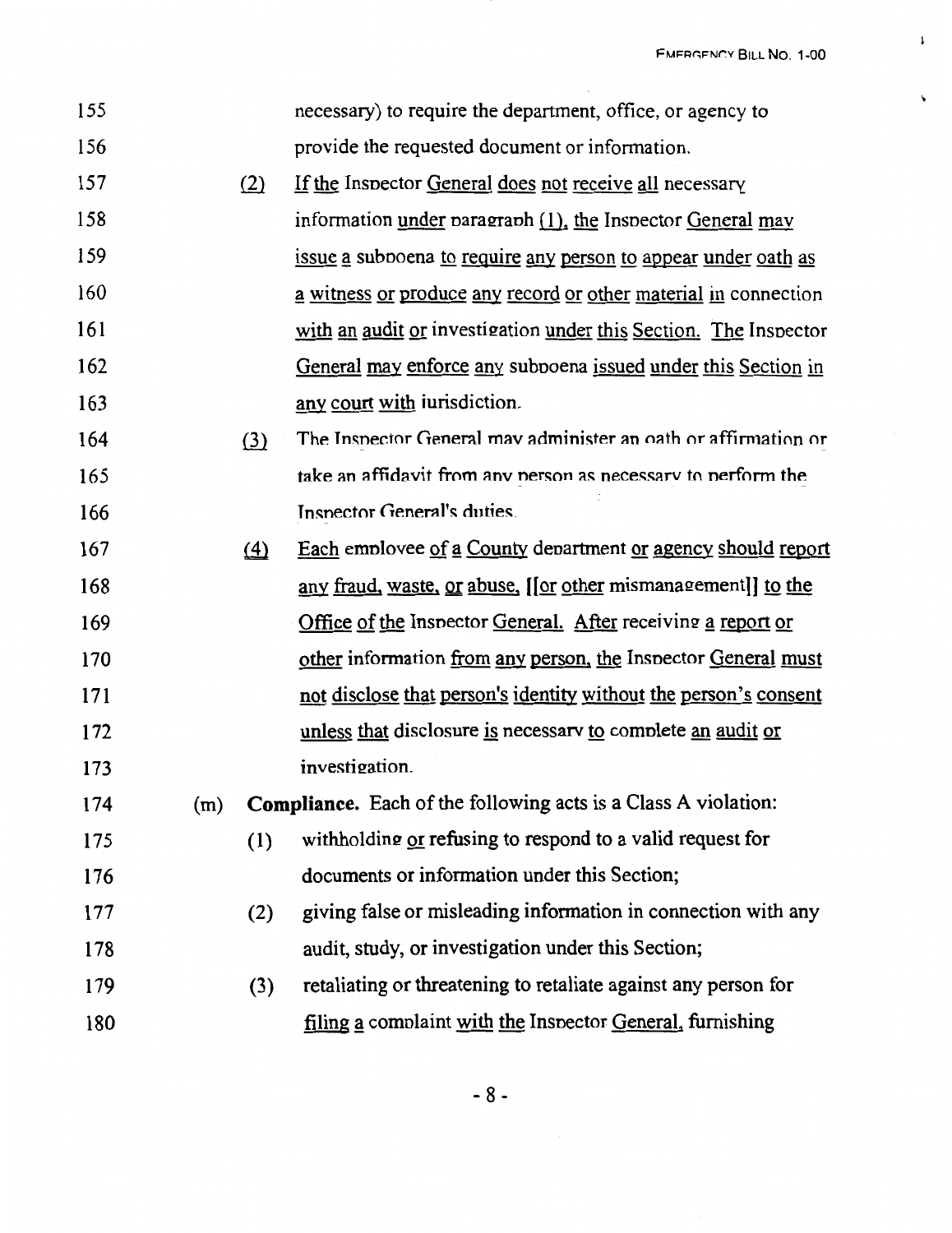FMERGENCY BILL NO. 1-00

| 181 |                   | information, or cooperating in any audit, study, or investigation                |
|-----|-------------------|----------------------------------------------------------------------------------|
| 182 |                   | under this Section.                                                              |
| 183 | (n)               | <b>Definition.</b> As used in this Section, "independent County agency"          |
| 184 |                   | means:                                                                           |
| 185 | (1)               | the County Board of Education and the County school system;                      |
| 186 | (2)               | The Maryland- National Capital Park and Planning                                 |
| 187 |                   | Commission;                                                                      |
| 188 | (3)               | the Washington Suburban Sanitary Commission;                                     |
| 189 | (4)               | Montgomery College;                                                              |
| 190 | (5)               | the Housing Opportunities Commission;                                            |
| 191 | (6)               | the County Revenue Authority; and                                                |
| 192 | (7)               | any other government agency (except a municipal government                       |
| 193 |                   | or a state-created special taxing district) for which the County                 |
| 194 |                   | Council appropriates or approves funding, sets tax rates, makes                  |
| 195 |                   | levies, or approves programs or budgets.                                         |
| 196 |                   | Sec. 2. Section 2 of Chapter 26 of the Laws of Montgomery County                 |
| 197 | 1997 is repealed: |                                                                                  |
| 198 |                   | [Sec. 2. Expiration Date. The position of Inspector General, and the Office      |
| 199 |                   | of the Inspector General, are terminated on June 30, 2000.                       |
| 200 |                   | Sec. 3. Term. The term of the Inspector General serving when this Act            |
| 201 |                   | takes effect ends on June 30, 2001.                                              |
| 202 |                   | Sec. 4. Emergency Effective Date.                                                |
| 203 |                   | The Council declares that an emergency exists and that this legislation is       |
| 204 |                   | necessary for the immediate protection of the public health and safety. This act |
| 205 |                   | takes effect on the date on which it becomes law.                                |

**1** 

 $\sim$  0.00  $\pm$ 

 $\mathcal{O}(\mathcal{O})$  and  $\mathcal{O}(\mathcal{O})$